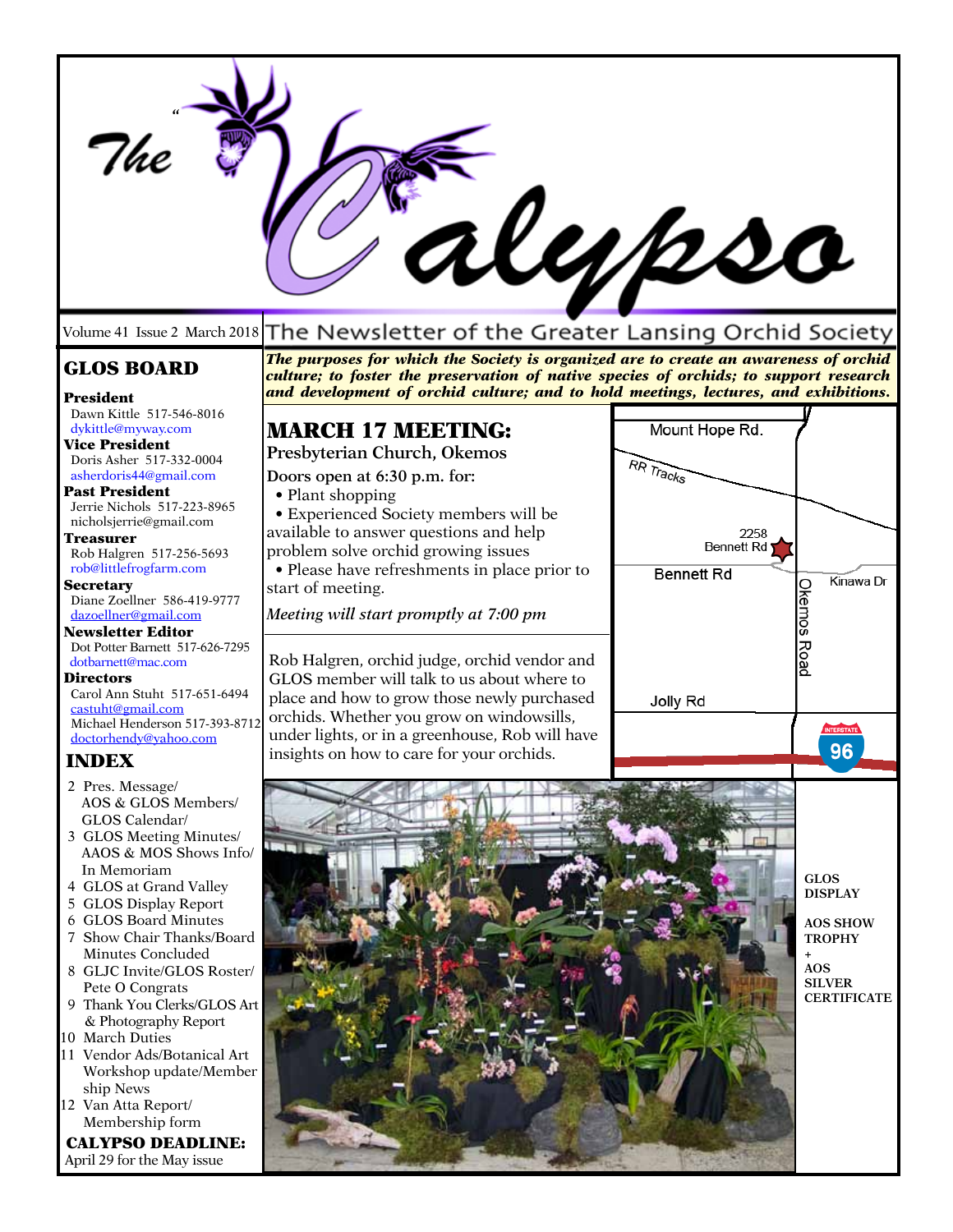### PRESIDENT'S MESSAGE -- Dawn Kittle

Wow! What a lot to write about. First, the January meeting was very informative: The presentation by Chris Steele was thought-provoking, and Jerrie, Carol and Dot gave an excellent presentation on how to get orchids ready for a show. This was very helpful for preparing orchids for our show and for the others coming soon.

What a great show we had! We had so much art and orchids in use that we took up the whole corridor leading to the exhibits and two tables inside.

Speaking of exhibits, all of them were outstanding. It was very interesting to watch how our exhibit was assembled. First they put all of the orchids on a table, sorted by color. Then they started arranging them in the display for colorflow. From there, much tweaking was done. Next came carefully covering each pot with black cloth. Mossing was the next step, followed by taping the labels of plant names to wires and placing them in the correct plant. Of course don't forget the registration slips, which have to be made out ahead of time, turned in to the registrar, and then also placed on the correct plant. I am sure I forgot a step or two but "hats off" to Bill Cadman, Dot Potter Barnett and Pete Ostlund for orchestrating this outstanding exhibit.

Moving on to the other exhibits: all were filled with a great many varieties and colors of orchids, too many wow factors to list. From the best in show (a lavender/mauve cattleya) to a magnificent red Renanthera with four stems that draped down almost to the floor, to the display with huge cymbidiums, plus many more. I hope you all enjoyed the show as much as I.

If you didn't attend you missed a great one but there is always next year. And don't forget to go see the upcoming AAOS show at the Matthaei Botanical Gardens and the MOS show in Madison Heights.

#### GLOS MEMBERS TAKE ON LEADERSHIP ROLES IN THE AMERICAN ORCHID SOCIETY

#### Report of the AOS Nominating Committee for 2018

The AOS Nominating Committee respectfully submits the following nominations for officers and trustees, to be voted upon at the Annual Meeting of Members of the American Orchid Society, Inc., on March 9, 2018.

Officers

President: Susan Wedegaertner Vice President: Robert Fuchs Vice President: Iean Hollebone

Secretary: Cheryl Erins Treasurer: Graham Wood Assistant Treasurer: Doris Asher

Trustees for Three-Year Terms Ending in 2021

Judy Bailey James Heilig, PhD Linda Wilhelm Brandon Tam Respectfully submitted: Aileen Garrison, chair, Theresa Kennedy, Phyllis Prestia, Will Riley, Bryon Rinke, Frank Smith and Robert

Brief biographies for the above slate may be found at www.aos.org.

(Detach along perforation and mail the lower portion).

When the American Orchid Society holds its semiannual Members Meeting in Santa Barbara, CA, March 7-11, 2018, two GLOS members are on the slate of prospective officers for 2018-2019. Jim Heilig is on the slate to become one of four trustees running for three-year terms ending in 2021. In addition, the AOS Nominating Committee has nominated Doris Asher for the office of Assistant Treasurer for a two-year term.

*Congratulations, Doris and Jim!*

◆ Thank you to Tammy, Dottie and Rob for providing the great refreshments in January. Ioana Sonea, Sharon Alden and Diane Zoellner will provide snacks in March.

### GLOS CALENDAR OF EVENTS

- → March 17 GLOS General Meeting Rob Halgren will shed some light on how to care for those new orchid purchases from our February Show.
- $\rightarrow$  March 17-18 AAOS Show -- see
- $\rightarrow$  March 24-25 MOS Show -- see p.3
- → **April 14** GLOS Special Meeting Our speaker, Russ Vernon, will talk about Phalaenopsis.
- $\rightarrow$  May 19 GLOS General Meeting Jim Heilig will be our speaker. His talk will be on Habenarias.
- → June GLOS Special Meeting Open Houses: details to be determined.
- ➜ July 28 **GLOS Picnic Mark your calendar.**

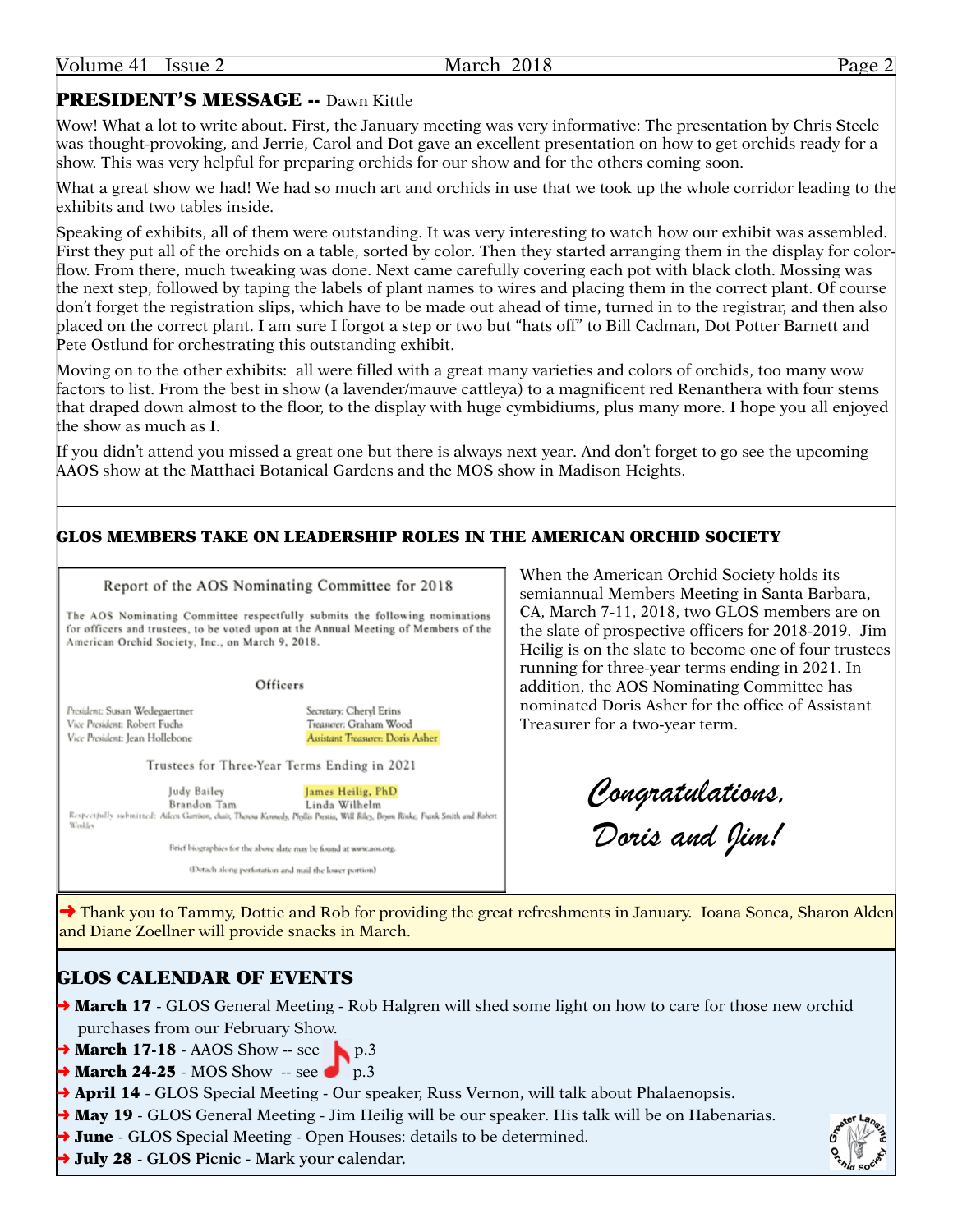#### GLOS January 20, 2018 GENERAL MEETING - Submitted by Diane Zoellner, Secretary

President Dawn Kittle called the meeting to order at 7:00. She thanked those who brought refreshments for this meeting. Ioana Sonea, Sharon Alden, and Diane Zoellner will bring in food for the March meeting. The Awards Committee (Dawn, Mike Henderson, and Georgian Franczyk) will be taking recommendations for this year's awardees. The Nominating Committee ( Mike Underwood, Bill Porter, and Teresa Fowle) will have the roster of new officers for 2018-2019 at the March meeting.

Mike Underwood presented the wonderful plants on the Show and Tell Table.

GLOS Orchid Show-

- -Doris asked if anyone was interested in clerking Saturday to please contact her.
- -Carol Ann Stuht reported that sign up for the ART category was slow. She encouraged GLOS members to send items in.
- -Mike Underwood said all of the classes for the public were arranged for the show. Doris will make a copy of the classes for the information table.
- -Publicity postcards for the show were available for anyone who needed them.
- -Bill Cadman asked that plant names be sent to him by Wednesday. He requested that your name be on the bottom of the plant.
- -Jerrie has a form for food or money you will be donating to the Friday evening dinner. There is still need for help in the hospitality room.
- -Christina Gregg Baker could use help covering times at the information table.
- -If you park in the Children's Garden Parking lot, you must pay before 6:00 on Friday. After 6 and the week-end are free.
- -Volunteers are needed on Friday all day and Sunday after 4 to help vendors move their orchids.
- -Pete Ostlund informed us that there is a new vendor, Oakwood Orchids. He said volunteers were needed to watch the vendors' orchids when they were giving talks or were judging.
- -There is a board meeting February 5th if you have any questions or concerns.

The evening's program was begun by Chris Steele who presented how to mount orchids on polyester fabric. He demonstrated with examples and slides how the procedure is done. He also had mounts available to purchase.

After a short break, Dot, Carol Ann, and Jerrie shared their expertise on how to prepare plants for an orchid show. It was interesting hearing how each one prepared a plant. An informative handout was also provided.



Chris Showing Mounts Photo by Dot



Mike at Show & Tell Table Photo by Dot

The evening ended with members paying for their silent auction purchases and perhaps winning some raffle plants. Several people stayed to put the room back into order.

AAOS Show: Jerrie and Dot will set up and take down. Dot will collect plants at her home on Wednesday, March 14 from 10 am to 7 pm. If you need to make other arrangements, contact Dot or Jerrie.

MOS Show: Ioana will collect plants at her home and set up the display. Collection time is Thursday, March 22 between 5:30 pm and 8 pm. Please send Ioana a list of your plants by Wednesday evening, March 21st. Dot and Rob will tear down and will take plants back to Ioana's. Please contact Ioana with any questions.

#### IN MEMORIAM – TWO FORMER GLOS MEMBERS



The Society is sad to announce the deaths of two former GLOS members: John Quiring and Bob Guilford. John and his wife Janet, longtime residents of Okemos, were members of the Society in 1990. John passed away on Sunday, February 4, 2018. Bob was a member from 2013 to 2015, clerked at our Shows, and served on the Board as a Director in 2014-2015. A resident of Holt when he belonged to GLOS, Bob died on Monday, January 8, 2018.

We express our sincere sympathy to their families. May they rest in peace.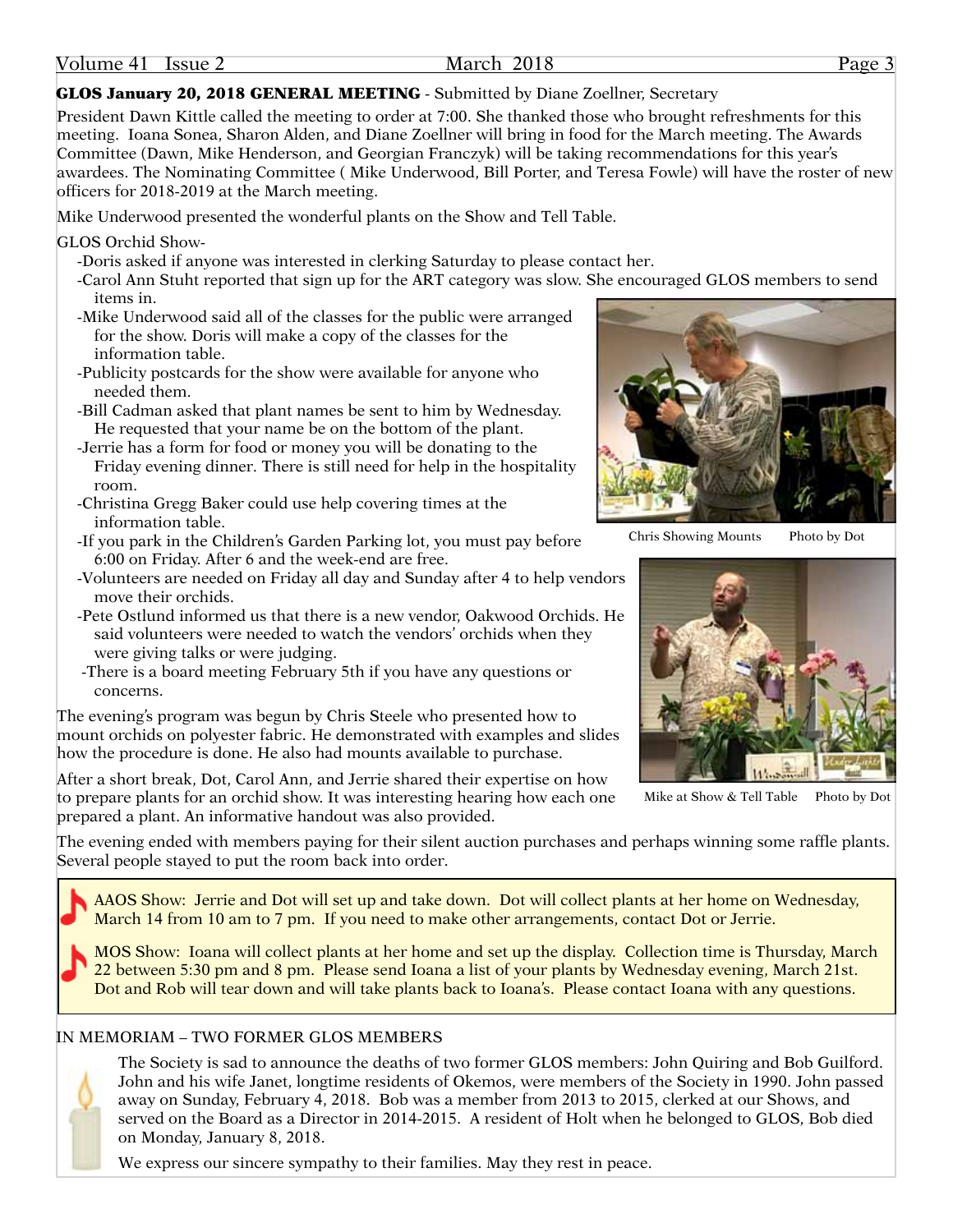#### REPORT: GLOS AT THE GRAND VALLEY OS SHOW - submitted by Carol Ann Stuht

Believe it, the Grand Valley Orchid Society show, January 27-28, was not held during a blizzard this year. The weather was sunny and warm (for Michigan). Meijer Gardens is a beautiful venue and the GVOS members are great hosts.

Plants were collected and prepared for transport at Dot Barnett's home. Our display was a group effort by Dot Barnett, Pete Ostlund, and Carol Ann Stuht. We had a 50 square foot space to fill and 41 beautiful plants to use. Julia Bishop, Pete Ostlund, Dot Potter Barnett, Dawn Kittle, Tammy Scherer, Bill Cadman, Ioana Sonea, Bill Porter, Jim Churn, and Carol Ann Stuht contributed the plants.

The display was beautiful and received the blue ribbon in class 6, the Trophy for Best Society Exhibit, and the AOS Show Trophy with a score of 84. Hooray!

The awards do not stop there! Pete Ostlund received his first Best of Show Trophy for his bright and beautiful (Rlc. Hsinying Gold x Rth. Izumi Charm). This plant also received an AM of 84 award and



Cattleya Alliance Trophy. Pete was not finished. His C. Mini Fantasy was also awarded an AM of 84.

Dot Barnett also added to the glitter of our display by collecting two trophies. Ren. matutina received the Trophy for Best Vanda Alliance, and Lycaste Jason 'Leakey' received the Trophy for Best Miscellaneous Genera. Congratulations Pete and Dot. Well done.

Pete, Michael Bukala, Dot and Carol Ann took the display down and returned the plants. Thank you!

The plant awards are as follows:

| Julia Bishop         | Paph. Druid Spring                                          | 3rd Class 31     |
|----------------------|-------------------------------------------------------------|------------------|
|                      | Rhynchonia Pacific Paranoia                                 | 3rd Class 72     |
|                      | Phal. Grazia                                                | 3rd Class 56     |
|                      | Phal. No ID                                                 | 3rd Class 47     |
|                      | Phal. NoID                                                  | 2nd Class 50     |
| Dawn Kittle          | Phal. No ID                                                 | 1st Class 54     |
| <b>Tammy Scherer</b> | Phal. heiroglyphica                                         | 2nd Class 43     |
|                      | Miltonidium Goliath's Spire 'Mauna Loa'                     | 2nd Class 72     |
|                      | Brassia Spider World                                        | 3rd Class 70     |
|                      | Phal. Grazia                                                | 2nd Class 56     |
| <b>Bill Cadman</b>   | Paph. Little Trouble                                        | 2nd Class 32     |
|                      | Paph. In CharmTopaz                                         | 1st Class 36     |
| Pete Ostlund         | Rlc. George King x Rth. Love Sound                          | 1st Class 21     |
|                      | Rlc. Hsinying Gold x Rth. Izumi Charm                       | 1st Class 22     |
|                      | Trophy Best Cattleya Alliance -- Trophy Best of Show, AM 84 |                  |
|                      | C. Mini Fantasy -- AM 84                                    | 2nd Class 21     |
|                      | C. Seagulls Beaulu Queen                                    | 3rd Class 21     |
|                      | Den. Angel Kisses                                           | 1st Class 85     |
|                      | Paph. Presidential Pops                                     | 1st Class 39     |
|                      | Phrag. Andean Fire                                          | 3rd Class41      |
|                      | Phrag. Kelly Nash                                           | 2nd Class 41     |
|                      | Vanda Fuchs Ruby                                            | 1st Class 61a    |
| Jim Churn            | Den. kingianum                                              | 3rd Class 83     |
| Carol Stuht          | Paph. Sierra Skyline                                        | 3rd Class 35     |
| Dot Potter Barnett   | Renanthera matutina -- Trophy Best Vanda Alliance           | 1st Class 66     |
|                      | Den. Aussie Parade x fleckerii                              | Special Class 87 |
|                      | Den. Ruth Reingold                                          | Special Class 87 |
|                      | Lycaste Jason 'Leakey' AM/RHS Trophy Best Misc. Genera      | 1st Class 93     |
|                      | Ianclarkara Cheyenne Maria 'Lemoncello'                     | 2nd Class 95     |
|                      | Zygotoria Midnight Blue                                     | 1st Class 95     |
|                      | Vanda Blaupunkt                                             | 2nd Class 63     |
| Carol Ann Stuht      | Cym. Red Beauty 'Evening Star'                              | 1st Class 79     |
| Ioana Sonea          | C. walkeriana, semi-alba                                    | 1st Class 15     |
|                      |                                                             |                  |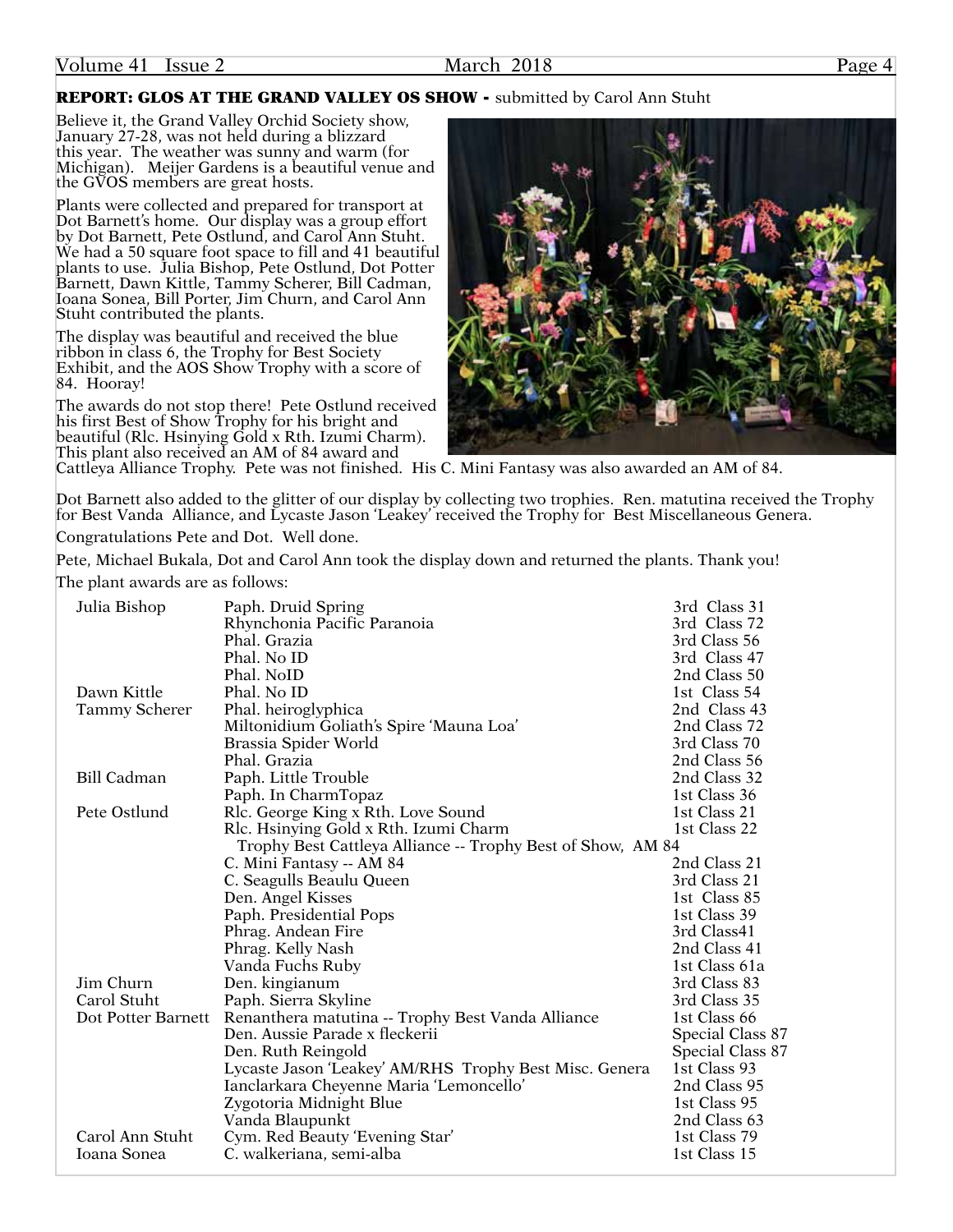Volume 41 Issue 2 March 2018 Page 5

REPORT: GLOS DISPLAY AT THE 2018 GLOS SHOW - submitted by Bill Cadman

The diversity of orchids was well represented in the GLOS display at our 2018 show. Eleven club members loaned 63 of their gorgeous orchids to the arrangement. Forty-two of the orchids were recognized at least once, from 1st in specific class all the way through an AOS quality award - and every person that contributed plants had at least one orchid represented in the accolades!

Using the orchids, foliage plants, and various accessories provided, Dot Potter Barnett, Pete Ostlund, and Bill Cadman constructed a 75 sq. ft. island display, which was recognized for quality by receiving the AOS Show Trophy as well as an 85 point AOS Silver Certificate.

All in all, it was great fun and a very rewarding time. Not only was it good to work with orchid friends putting the display together, I enjoyed answering questions and hopefully inspiring others to set up their own displays. With much sincerity, thank you to everyone involved!

| <b>Dot Barnett</b>    | Lys.                  | Red Jewel 'Sweet Baby'           | 1st / Best in Class Trophy / Considered for AOS |               |
|-----------------------|-----------------------|----------------------------------|-------------------------------------------------|---------------|
|                       | Phrag.                | Cardinale 'Wacousta'             | 2nd                                             | Photos by Dot |
|                       | Pths.                 | scurrula                         | 2nd / 2nd                                       |               |
|                       | Clo. Rebecca Northern | Morm. lawrenciana                | 3rd                                             |               |
|                       | Paph.                 | hainensis                        | 3rd                                             |               |
|                       | Sppm.                 | breve                            | 3rd / 1st                                       |               |
|                       | Phrag.                | <b>Acker's Autumn</b>            | <b>HCC/AOS</b>                                  |               |
|                       | Den.                  | <b>Australian Artist</b>         | <b>Special Recognition</b>                      |               |
|                       |                       |                                  |                                                 |               |
| Julie Bishop          | Paph.                 | <b>Fairly Sauced</b>             | 1st                                             |               |
|                       | Den.                  | Pixie Princess x Livingstone     | 1st                                             |               |
|                       | L.                    | <b>NOID</b>                      | 1st                                             |               |
|                       | Ons.                  | Hilo Firecracker 'New Year'      | 2nd                                             |               |
|                       | Cym.                  | <b>NOID</b>                      | <b>3rd</b>                                      |               |
|                       | Cym.                  | <b>Double Eagle</b>              | <b>3rd</b>                                      |               |
|                       | Paph.                 | Norito Hasegawa                  | <b>3rd</b>                                      |               |
|                       | Lip.                  | grossa                           | <b>3rd</b>                                      |               |
|                       | Den.                  | x delicatum                      | <b>3rd</b>                                      |               |
|                       |                       |                                  |                                                 |               |
| Dawn Kittle           | Phal.                 | <b>NOID</b>                      | <b>3rd</b>                                      |               |
|                       |                       |                                  |                                                 |               |
| <b>Jerrie Nichols</b> | Phal.                 |                                  |                                                 |               |
|                       |                       | Younghome Princess 'YO185'       | 1st                                             |               |
|                       |                       |                                  |                                                 |               |
| <b>Peter Ostlund</b>  | RIc.                  | ChyongGuu Linnet 'Smile' AM/AOS  | 1st                                             |               |
|                       | Phrag.                | <b>Robert Palm</b>               | 1st                                             |               |
|                       | Den.                  | Yasuko Sugiyama 'Parade' AM/AOS' | 3rd                                             |               |
|                       |                       |                                  |                                                 |               |
| Jolanta Piecuch       | Phal.                 | Sogo Vivien                      | 1st                                             |               |
|                       | Paph.                 | appletonianum                    | 2nd                                             |               |
|                       | Paph.                 | delenatii                        | <b>3rd</b>                                      |               |
|                       |                       |                                  |                                                 |               |
| <b>Bill Porter</b>    | Catt.                 | Rojo 'Barbara' HCC/AOS           | 2nd                                             |               |
|                       |                       |                                  |                                                 |               |
| <b>Tammy Scherer</b>  | Den.                  | <b>Rainbow Dance</b>             | 2nd                                             |               |
|                       | Bcd.                  | Gilded Tower 'Yellow Star'       | 2nd                                             |               |
|                       |                       |                                  |                                                 |               |
| MaryDee Sist          | Phal.                 | Sogo Vivien                      | 2nd                                             |               |
|                       |                       |                                  |                                                 |               |
| Ioana Sonea           | Phal.                 | <b>Bronze Buddha</b>             | 1st                                             |               |
|                       | Phal.                 | <b>Surf Song</b>                 | 2nd                                             |               |
|                       | Phrag.                | <b>Jason Fisher</b>              | 2nd                                             |               |
|                       | C.                    | <b>NOID</b>                      | 3rd                                             |               |
|                       | Phal.                 | <b>NOID</b>                      | 3rd                                             |               |
|                       | Phal.                 | <b>Leopard Prince</b>            | 3rd                                             |               |
|                       | Phal.                 | <b>NOID</b>                      | 3rd                                             |               |
|                       | Phal.                 | Pylo's Little Katie              | 3rd                                             |               |
|                       |                       |                                  |                                                 |               |
| <b>Carol Stuht</b>    | Paph.                 | St. Swithin "Knob"               | 1st                                             |               |
|                       | Phal.                 | Safe Haven                       | 2nd                                             |               |
|                       | Cym.                  | Floricultura ' Mighty Sunset'    | 2nd                                             |               |
|                       | Paph.                 | Kaylight x Skip Bartlett         | <b>3rd</b>                                      |               |
|                       | Paph.                 | <b>Delightfully Wood</b>         | 3rd                                             |               |
|                       |                       |                                  |                                                 |               |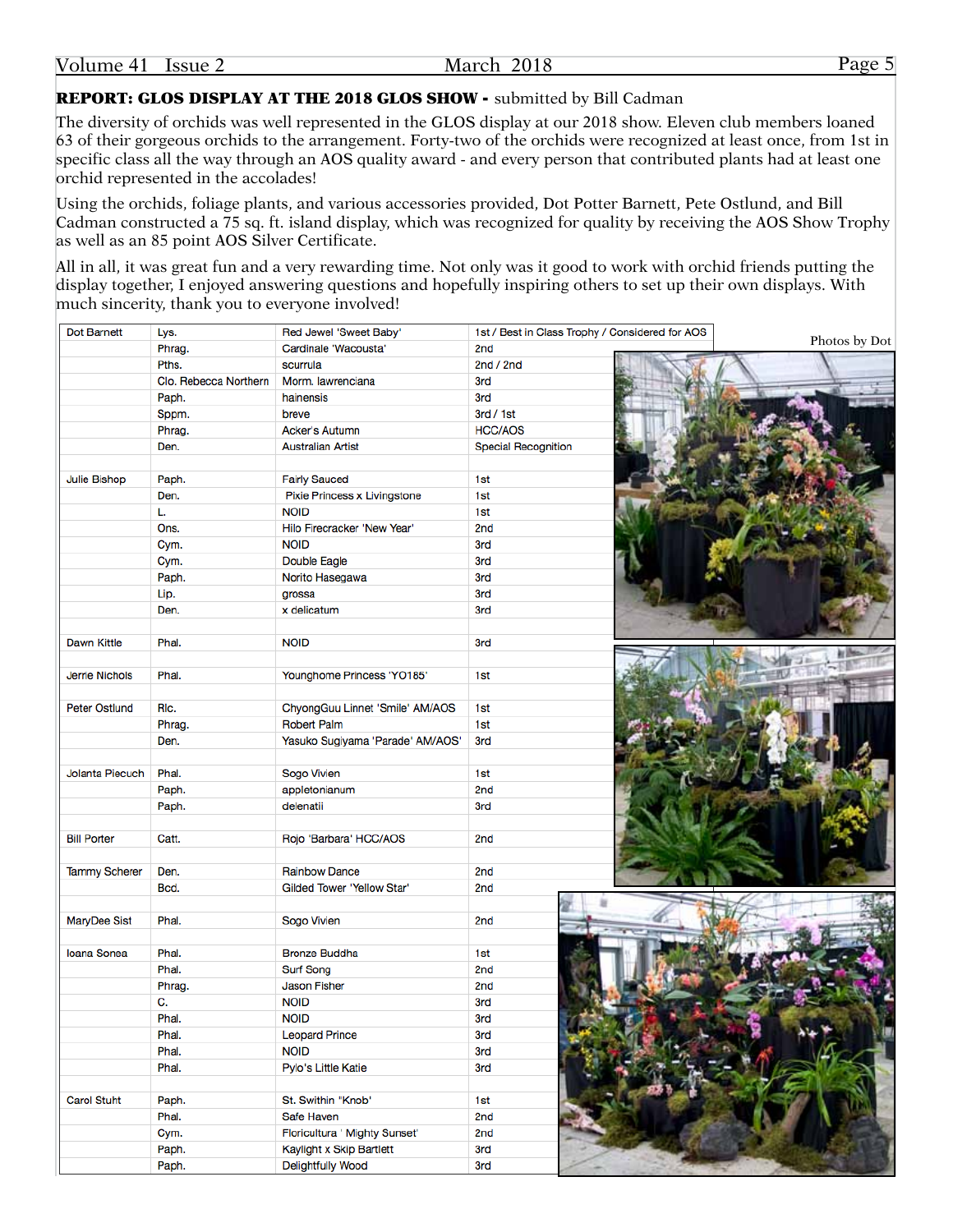#### GLOS BOARD MEETING MINUTES, FEB. 5 - Submitted by Diane Zollner

The last board meeting before the GLOS Orchid Show was held at Doris Asher's house. Those present were Dawn Kittle, Jerrie Nichols, Rob Halgren, Doris Asher, Dot Potter Barnett, Bill Cadman, Diane Zoellner, Ioana Sonea, Pete Porciello, and Jenny Bond. After dinner of sandwiches, fresh fruit salad, and a variety of delicious pies, the meeting began at 7:00.

#### *Treasurer's Report*

Rob reported for the current period from 01/01/2018 to 02/05/2018, the income was \$2,022.18 the expenses \$875.00, and the net \$1,147.18.

Rob is having difficulty filing the tax return by computer to maintain tax exempt status.

#### **COMMITTEE REPORTS**

#### *Membership Committee*

Doris reported we currently have 93 members in 79 households. At this time last year, we had 100 members in 87 households. We have 37 Life Members. Doris purchased 180 stamps before the cost of the stamps increased to \$0.50 each. Nineteen households receive paper copies of the CALYPSO which costs \$125.40 annually. This amount is partially offset by some of these members who contribute when sending in their dues.

#### *Show Planning Committee*

Judging: Doris reported that 21 judges were coming from our Great Lakes Judging Center, the Chicago Judging Center, and the Cincinnati Judging Center. There are 26 clerk volunteers: 24 for orchids; 1 for ART; and one to assist Lynn at the ribbon table.

Trophies: All of the trophies have been sponsored and paid.

Show postcards: Postcards have been distributed; Doris offered more cards to those present.

Memorial poster honoring Alex and Marilyn: Dot created the poster and Lynn O'Shaughnessy will print it and take it to the show.

Hospitality: The caterer for the Judges' Luncheon was booked 1/5/2018. The price was the same as last year.

Hospitality Volunteers: Cindy Ryan and Marilyn Porter will help on Friday. Jerrie Nichols will help midday Saturday. Teresa Lewis Fowle will work all day Sunday. Other volunteers will be needed. Ioana will bring a cooler for ice.

Information Table: Christina Gregg Baker will be there, and Mary Henman may be there, also. The information table will be located in the vendor area this year.

Kids' Corner: Michael Bukala will have an activity on Saturday, and Diane Zoellner will do an activity on Sunday. The Scavenger Hunt through the Exhibits will be at the Information Table with a prize for those children who complete the hunt.

MSU Liaison: Ioana met with Dan Bulkowski. The tables and coat racks are rented from MSU. If parking in the Children's Garden Parking Lot, you must pay with a credit card or quarters until 6:00 on Friday.

Orchids-in-Use: Jenny Bond and Sue Wittick are asking for orchid blossoms to use in arrangements.

Publicity: Someone may be needed for Meridian Mall Farmer's Market on February 17th. Mike cannot be there. Jerrie and Pete Porciello will be giving a class about repotting orchids at Van Atta's also on the 17th. Pete Porciello has arranged for television advertisements to start during the week of the orchid show.

Vendors/Exhibitors: Pete Ostlund reported that there will be 19 exhibits:10 vendors; 8 societies; and 1 individual.

GLOS Display: Bill is ready to organize the exhibit. He will send out reminders to members to bring in plants for the display.

Volunteers: Ann McConnelee will help set up and take down. Ioana purchased new table clips. Michael Henderson will pick up and deliver the back drops. We will bring our own step stools to put up the back drops and take them down.

#### **OLD BUSINESS**

#### *Programs*

January 20, 2018: There was a good turn out for the meeting. Chris had an interesting presentation and sold some of his mounts. The discussion and handout for Preparing Plants for Orchid Shows was also well received.

March 17, 2018: The program is "Where Do I Grow My New Orchid?" by Rob Halgren. This is the same date as the Ann Arbor Orchid Society Show. Doris cannot be at the GLOS meeting since she is the Judging Chair for the show, so Dawn and Jerrie will set the room up. Doris will also ask Pete Ostlund to help. The Nominating Committee (Mike Underwood,chair, Bill Porter, and Teresa Fowle) will present the slate of officers for 2018-2019. Continued on p. 7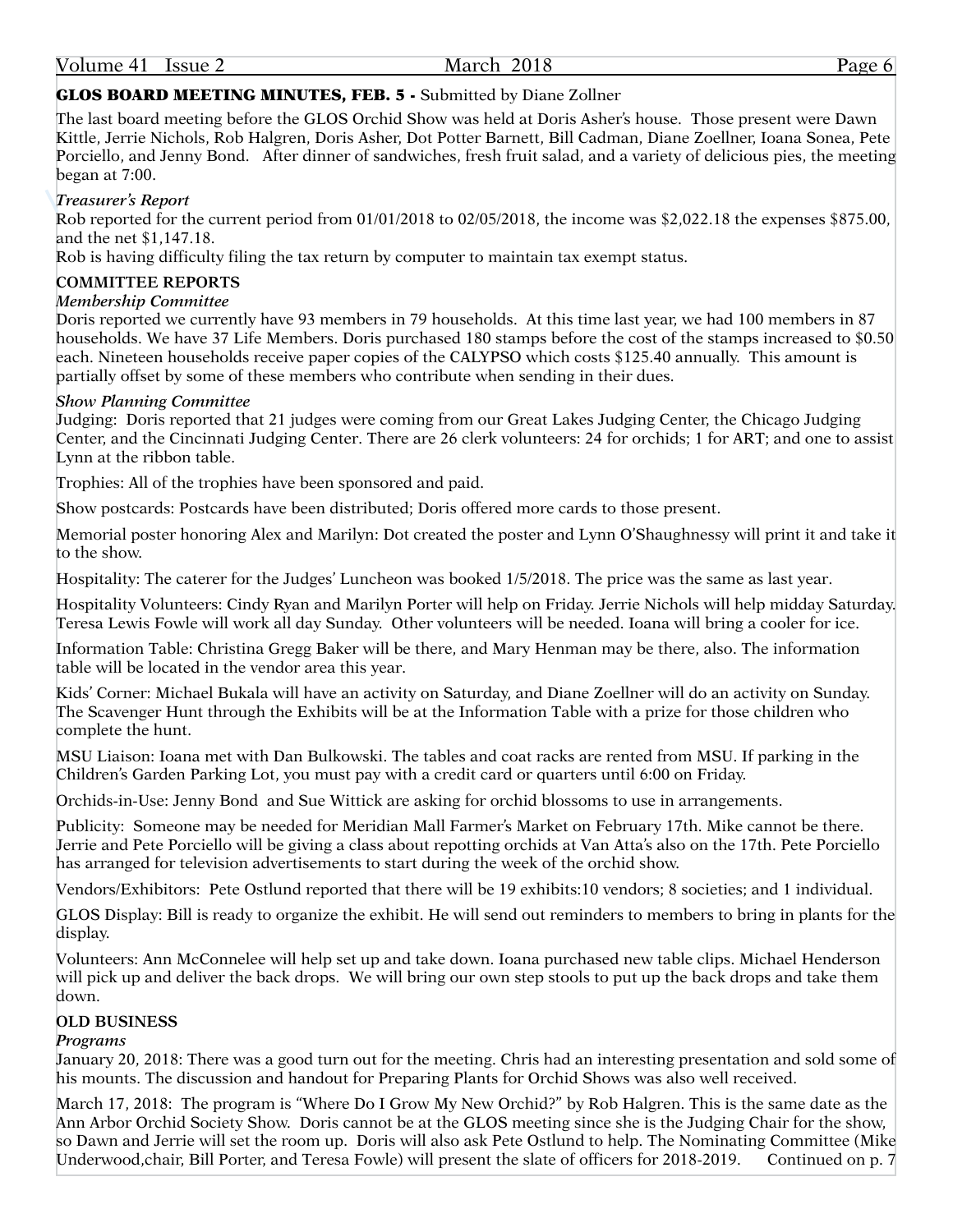#### FROM YOUR SHOW CHAIR

I want to thank all of you who contributed to our recent Orchid Show! What a big job! And what a nice event we put on for the public! Whether you clerked or brought in food or judged or chaired a portion of the Show or helped with Thursday night setup or Sunday night takedown or helped exhibitors unload or gave money toward the expenses or taught a class or helped staff our Information Table or provided orchids for our exhibit – however you helped, every piece was important, and I thank you for what you did on behalf of the Show! The Society's Bylaws limits the number of years that a Vice President/Show Chair can serve to three – therefore, the Show just completed is my third and final one as its Chair. I know that you will all support the new Show Chair as well as you have supported me. I am in debt to you!

A project as massive as this does not happen without a lot of helping hands. Thank you for lending the Society your helping hands!

Doris Asher **Thank you!** 

### GLOS BOARD MEETING MINUTES - Continued from p.6

April 14, 2018: NOTE THE DATE - This is not the normal date because the church meeting room is not available on April 21. Russ Vernon will present on phalaenopsis orchids. Doris will be one of the refreshment volunteers.

May 19, 2018: The program will be on habenarias by Jim Heilig. We will share the expenses with Ann Arbor Orchid Society. The election of officers will be this meeting. The Award Committee (Dawn Kittle, chair, Michael Henderson, and Georgian Franczyk) will announce the award recipients.

June 16, 2018: Open Houses on Saturday from 1-5 at Pete Ostlund's and Dot's greenhouses. Dot will show her photography set up.

July 28, 2018: Picnic in Pavilion 2 at Granger Meadows Park in DeWitt Charter Township.

August 18, 2018: Program yet to be determined. One possibility is Allen Black, Richmond, VA.

September 15, 2018: yet to be determined.

October 13, 2018: All-State Meeting, hosted by GLOS, an afternoon meeting.

November 17, 2018: program yet to be determined.

#### *Away Shows*

January 27-28, 2018 Grand Valley: Our exhibit won first place, trophy for best society exhibit, and the AOS Show Trophy! Pete Ostlund's yellow-with-red-lip cattleya won Best-of-Show plant; two of Pete's orchids received AOS awards; Carol Ann Stuht will submit a report.

March 17-18 Ann Arbor: Jerrie will set up. Dot will collect the plants.

March 24-25 Michigan: (The last away show until Fall.) Ioana will collect the plants and set up the display. Dot and Rob will tear down on Sunday.

Draft for Standard Operating Procedure for Treasurer

The draft was sent to all of the board members. It was discussed. Doris moved to accept the Standard Operating Procedure for the Treasurer. Dot seconded it. It was approved unanimously.

#### **NEW BUSINESS**

Please have any article to Dot for the March CALYPSO by Tuesday, February 27th.

*Announcements*

April 27-28: Mid-America Orchid Congress, Strongsville, OH. Fifty-five orchid societies meet to discuss issues in common.

June 23-24 (Date change): Art workshop taught by Carol Woodin, Ann Arbor. Deadline to enroll is May 19, 2018; cost \$150.00.

March 26, 2018: Because Easter is that week-end, the April board meeting has been changed to March 26th at Dawn Kittle's house, 2014 Gannon, Howell, MI 48855. Phone: 517-546-8016. All members are welcomed. The meeting was adjourned at 8:22.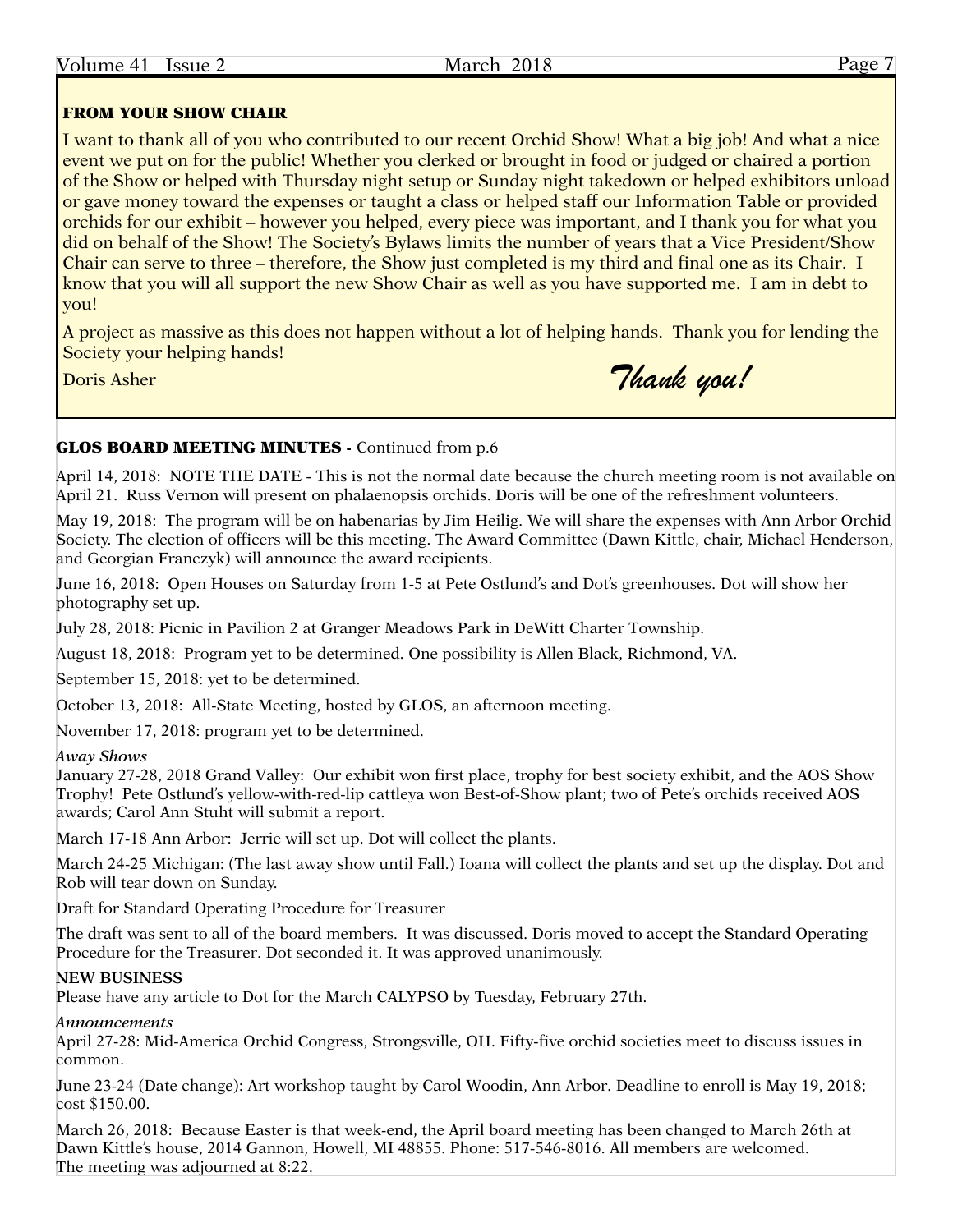#### Volume 41 Issue 2 March 2018 Page 8



Pete Ostlund's "Best of Show" from the Grand Valley OS Show in January.

*Congratulations, Pete !*

The Great Lakes Judging Center Annual Educational Seminar June 16-17, 2018 Saturday: Judging 1:00, Speakers 3:30 Sunday: 9:00 AM Speakers

## The Miscellaneous Genera!

That's everything else….

Speakers: Leon Glicenstein: "Orchids of the Cloud Forests of Costa Rica" Other talks on coelogynes, coryanthes, bulbophyllums, catasetums, paphinias, masdevallias and draculas…

\*Free\* Admission, please RSVP: asherdoris44@gmail.com Dinner Saturday Evening: \$20 asherdoris44@gmail.com

> Vendors Silent and Live Auctions Good Food and Lots of Fun!

Contact us: seminar@gljc.org Web: gljc.org

### GLOS ROSTER



**New & Returning Members**

**Welcome!**

Jolanta Piecuch 500 Fox Run Court, Williamston 48895 517-655-9869 jolantapiecuch@yahoo.com

Elaine Adams 6114 Horizon Drive, East Lansing 48823 517-214-7936 elaine.mcm.adams@gmail.com

Michelle McDevitt 1404 S. Waverly Rd, Eaton Rapids 48827 517-980-6882 mmcdevit7@yahoo.com

Nancy G Katsarelas 6069 Britton Rd, Perry 48872 517-881-8961 nagakabz@hotmail.com

Becky Thayer 2735 Wabash, Lansing 48910 517-281-1810 reba48910@gmail.com

Robert & Madeline Mavrogordato 600 Rosewood Ave, E Lansing 48823 615-818-5544 robertmavrogordato@gmail.com

Angela W McGowan 717 W Kalamazoo Apt 1, Lansing 48915 817-657-1141 angelamcgowan1957@gmail.com

Joseph Luczak 3010 N Cambridge Rd, Lansing 48911

517-885-5317 Lanjoe2767@yahoo.com

Steve Lambert 9047 Laramie St, Grand Blanc 48439 810-869-6826 cablemaps@aol.com

Sandra D Simmons 220 N Foster Ave, Lansing 48912 517-896-0613 sandy468.55@gmail.com

Jayne Marie Donovan 2501 Artisan Dr, Lansing 48910 517-896-3057 jaynemar@comcast.net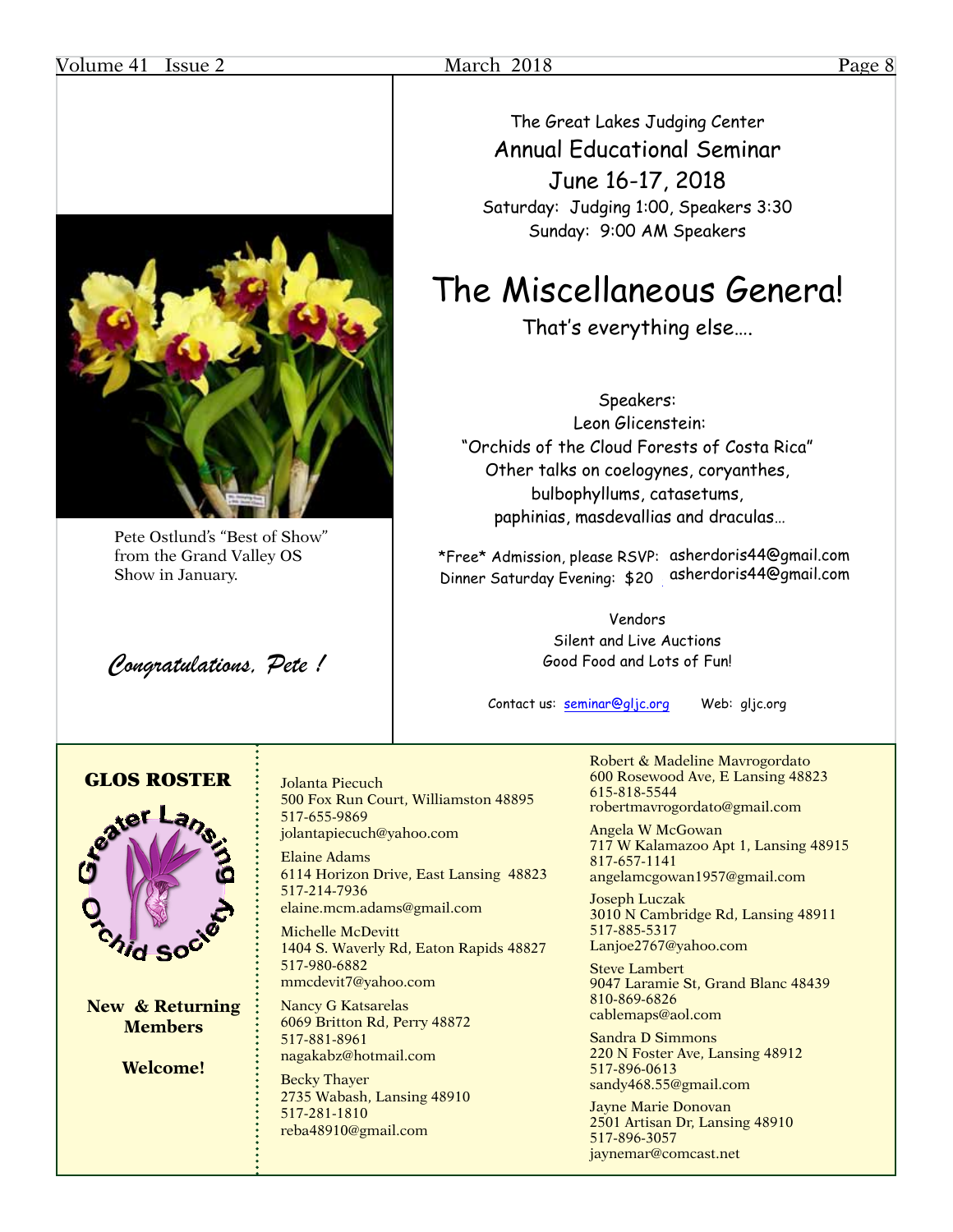### THANK YOU, CLERKS

The Society issues a hearty "thank you" to members and other friends who volunteered to clerk at the Show. Clerks assist the judging teams in finding the plants entered in the class, preparing the ribbons for the winning entries, placing the ribbons on the winners, and recording the winners in the Society's official record. They began on Saturday morning, February 24th, at 7:30 a.m. with a light breakfast and worked until ribbon judging was concluded, about 11:00 a.m.

Judging Chair Lynn O'Shaughnessy assigned the 19 judges into seven teams. She tapped Dea Bishop, Bill Cadman, Ioana Sonea, and Mike Underwood to serve as "lay judges" to enable us to have the seven teams. We were very pleased to have judges from the Mid-America (St Louis), the Chicago, and the Cincinnati Judging Centers working with us this year. All judges and clerks were invited to be the Society's guests at the Judges' Luncheon held at the Show.

The following individuals clerked at our 35th consecutive orchid show:

Leslie Behm Dea Bishop (lay judge) Michele Bridges Michael Bukala Bill Cadman (lay judge) Jim Churn Janis Erins Teresa Fowle Yvonne France Anna Jullie Bobbi Kilty (Photography) Dawn Kittle Deb Longworth Ann McConnelee Pete Ostlund Jolanta Piecuch Tammy Scherer Ioana Sonea (lay judge) Chris Steele Carol Ann Stuht (Art) Becky Thayer Mike Underwood (lay judge) Joan Witter Jill Wood

Thank you. Doris Asher, Chair of Judging Activities 517- 332-0004 asherdoris44@gmail.com

2018 GLOS ART SECTION REPORT -submitted by Carol Ann Stuht, Art Section Chairperson

The hallway was wonderful again this year. The number of exhibitors was down but the variety and quality of the entries was exceptional. Fifty pieces of art and photography from 40 exhibitors filled the display area.

Our guests certainly appreciated the entries. Six paintings were sold. GLOS received a total 10% commission of \$92.00

The trophy for Photography, Class 104A and Class 104B went to Tammy Vandermolen for her fine piece entitled Feathers in Green.

The trophy for Art, Class 103 and Class 105 went to Craig Mitchell Smith. He entered a large stainless steel, granite and glass sculpture entitled White Phalaenopsis. Very Elegant.

If you did not see these trophy winners and all the other terrific entries, you really missed a treat.

Thank you to everyone that gave me a helping hand, especially Bobbi Kilty who clerked, and helped set up and take down the display. As always, a grateful thanks to Lynn O'Shaughnessy for the loan of her sturdy back drop stands.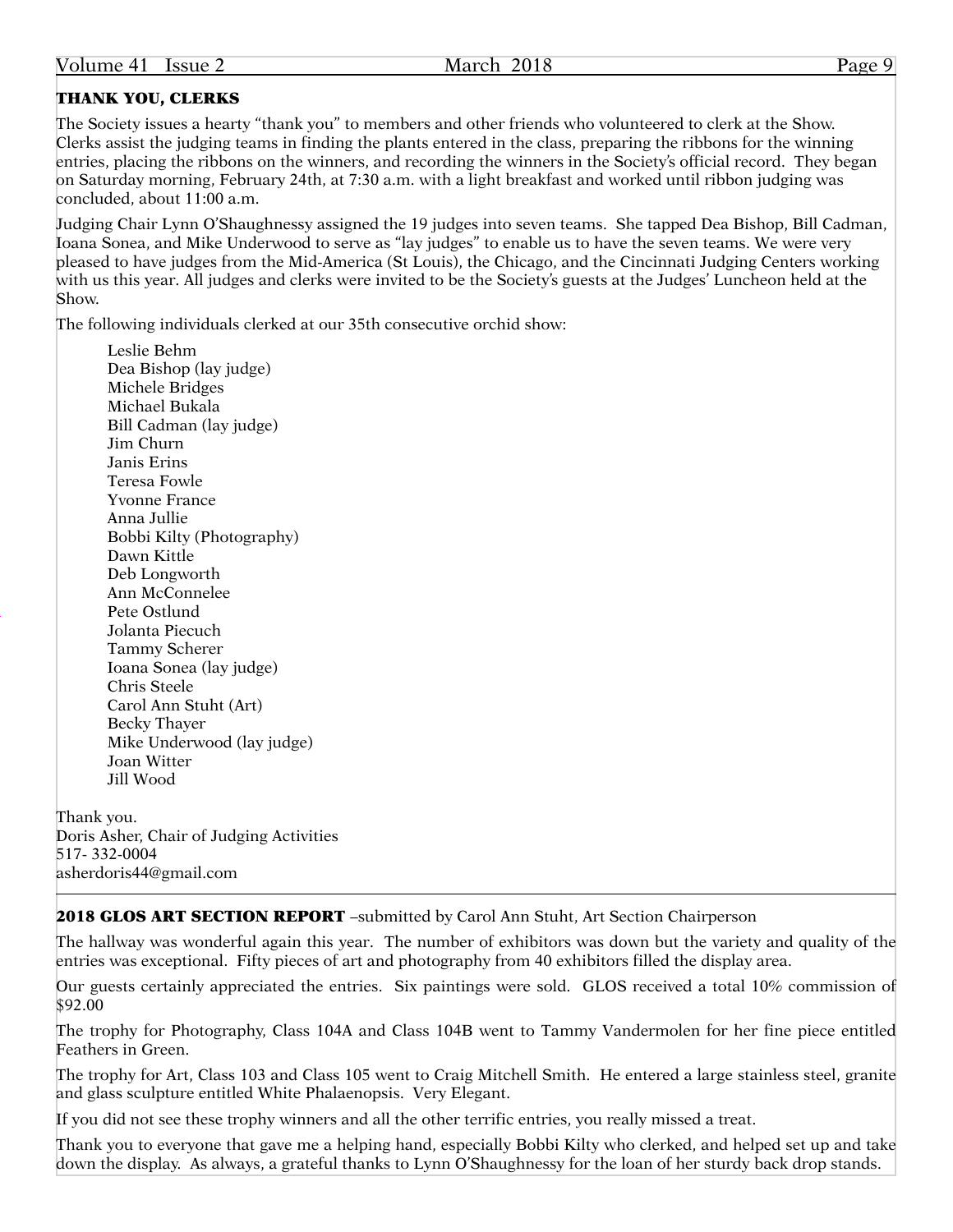Volume 40 Issue 2 March 2017 March 2017 Page 10

### MARCH: THE MONTH OF WORK - By Thomas Mirenda **AOS CORNER**

(This article was originally published in the March 2015 issue of Orchids Magazine)

MOST OF US spend a lot more time working at our jobs than at any other activity. While life balance may seem somewhat out of whack for the workaholics among us, fulfilling work and accomplishment makes us feel proud, productive and engaged. For many of us, work gives meaning to our lives. Yet I fear so many of us doubt what we do has any impact at all. While I am lucky enough to have a job I'm passionate about, many among us only work to generate

money, and the satisfaction these people get from the work itself is pretty negligible, if it exists at all. Sometimes when working for a large company we tend to get lost in the corporate machinery and, like cogs in a wheel, lose cognizance of the relevance of our daily tasks. If we don't believe what we are doing is important or worthwhile, why should we bother to get good at it?

I think all us humans fall into this syndrome from time to time and March is a month where inspiration may be scarce indeed. Everyone reading this has a unique life-history and perspective, much like the orchids we cultivate. We all have purpose and direction as well as lovely and nurturing personalities. I've never met an orchid grower who didn't. Whatever your role in this workaday world may be, you are part of the fascinating, vibrant and passionate world of orchid growing. What better thing could we aspire to than to spread that joy and passion we know so well to others? I hope I see you out there at the next orchid show doing exactly that!

BACK TO THE GRINDSTONE March, with its lengthening of days and warming of temperatures, marks the beginning of the growing season for many of us. Many of our orchids, such as phalaenopsis and cymbidiums, have been blooming the last few months, but haven't done much vegetatively since last fall and therefore haven't needed much in terms of water and fertilizer for quite a while. Now you should be seeing the beginnings of new growths, and most importantly, new green root tips. This is your signal that growth has resumed; repotting season has come and you need to be ready!

SUPPLY CHAIN It may seem a bit premature, but now is the time to stock up on the supplies you'll need for the onslaught of repotting necessary in the coming months. Your friends at the garden center will be so happy to see youand are likely to give you first-rate customer service because their business is still pretty slow until spring is in earnest next month. Get the jump on your orchid needs by purchasing fresh potting mix and a wide variety of containers in an array of useful sizes, both clay and plastic, as well as mounts and baskets, rhizome clips and stability stakes. Get enough so that you won't have to interrupt your rhythm and momentum during potting season to head back to the store for just a bit more.

PRIDE IN YOUR WORK If you haven't worked with your plants in a while, get out the books and review your potting techniques, and maybe invite a friend (or that curious teenager across the street) to help you. Sometimes showing someone else how to do something is the best reminder for protocols, such as how to strategize against spreading virus, potting securely and effectively and keeping an eye out for problems such as pests and pathogens that might have gone unnoticed in a crowded winter greenhouse. Reward your helpers with a nice healthy division of something pretty and vigorous that grows easily. This is to ensure they get the orchid bug too!

FRUITS OF YOUR LABOR The work you put into your collection this month as well as in April and May will invariably influence your success for the rest of the year. Plants that are neglected in the spring rarely perform well in the long term. While some plants will bloom a little better when slightly root-bound, waiting too long to repot will eventually lead to declining health and even death. Search your collection for plants that have grown past their pot rims (with obstreperous aerial roots) or don't dry out (due to rotting roots or broken-down mixes) or have weeds and ferns taking over, crowding out your precious orchids. There is nothing quite like a fresh potting job to fix a multitude of potential orchid problems. A little hard work now will repay you in boatloads of floral productivity this coming year!

*—Thomas Mirenda has been working professionally with orchids for over three decades and is an AOS accredited judge. He recently co-authored The Book of Orchids: a life-size guide to 600 species of orchids from around the world. Tom recently assumed the directorship of horticulture, education and outreach at the Hawaii Tropical Botanical Garden. (E-mail: biophiliak@gmail.com; www.htbg.com)*

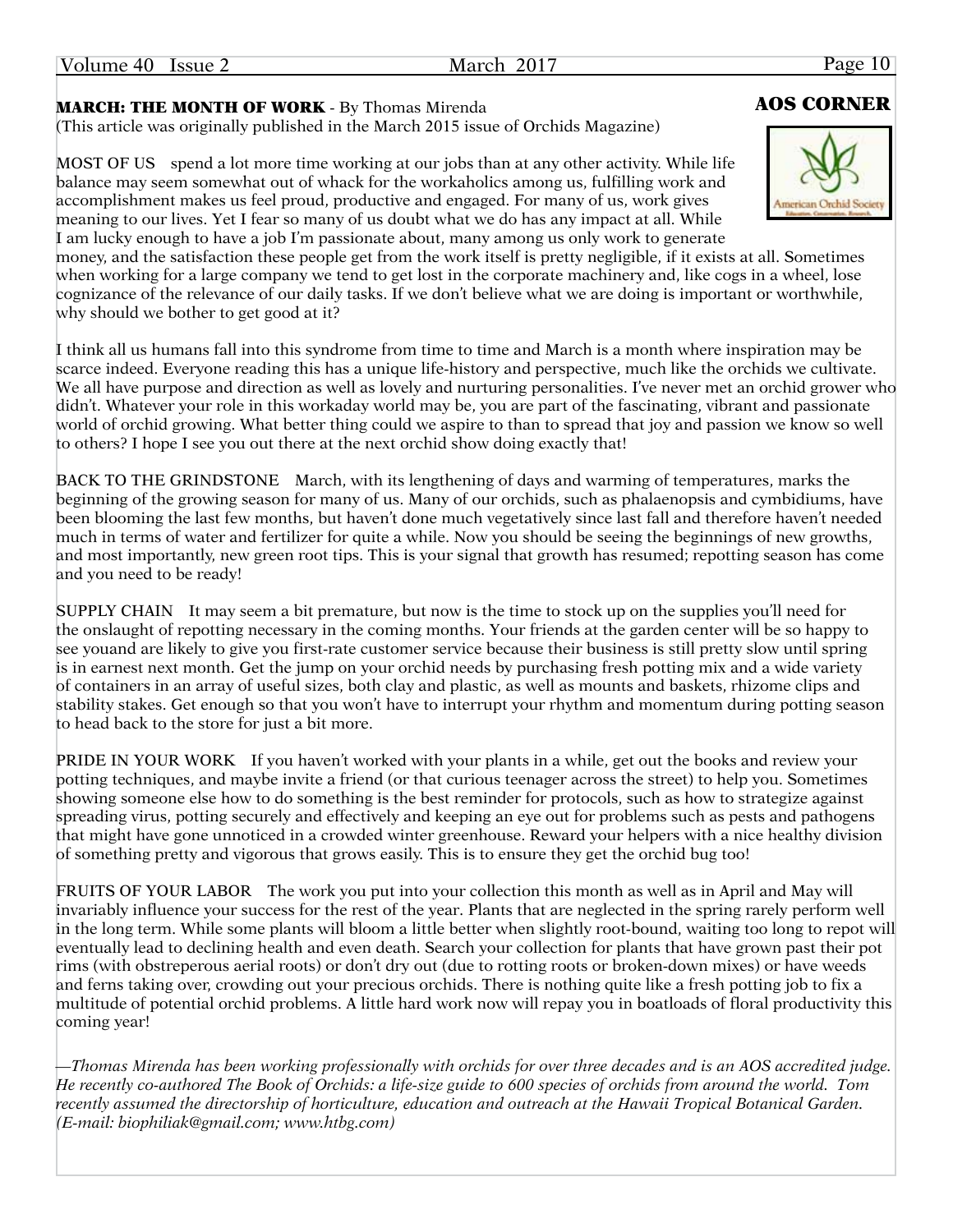### Volume 40 Issue 2 March 2017 March 2017 Page 11



#### MEMBERSHIP YEAR DRAWS TO A CLOSE

Since the Society's fiscal year runs from July 1 to June 30 of each year, it is getting to be time to renew your membership by sending in your annual dues – \$8.00 for an individual plus an additional \$4.00 for each additional household member. For members who want to save significant dues over time, the Society offers a life membership for a one-time payment of \$80.00. Thirty-seven people have already taken advantage of the life membership.

Please make checks payable to GLOS and send them to Treasurer Rob Halgren, 2100 Grovenburg, Lansing, MI 48911.

Thank you for sending in your dues prior to the deadline. We do not want you to miss even one issue of The Calypso. So far, 37 households (40 individuals) have already paid their dues for the coming year; we need to hear from 44 households (55 individuals) who have not yet renewed. Please consider receiving your newsletter electronically at no cost to the Society. Or, perhaps you could make a special donation to help offset the expense of photocopying and mailing – each issue costs GLOS \$1.10 to provide in hard copy for a total cost per year of \$6.60. Help the Society keep its dues low!

(Members who have already paid for the coming year have their names highlighted in yellow on the mailing label on this issue. Such members do not need to pay at this time. If you get your Calypso electronically, Dot Potter will let you know if you have already paid or if you still need to do so when she sends the newsletter to you.)

Doris Asher Membership Committee asherdoris44@gmail.com 517-332-0004